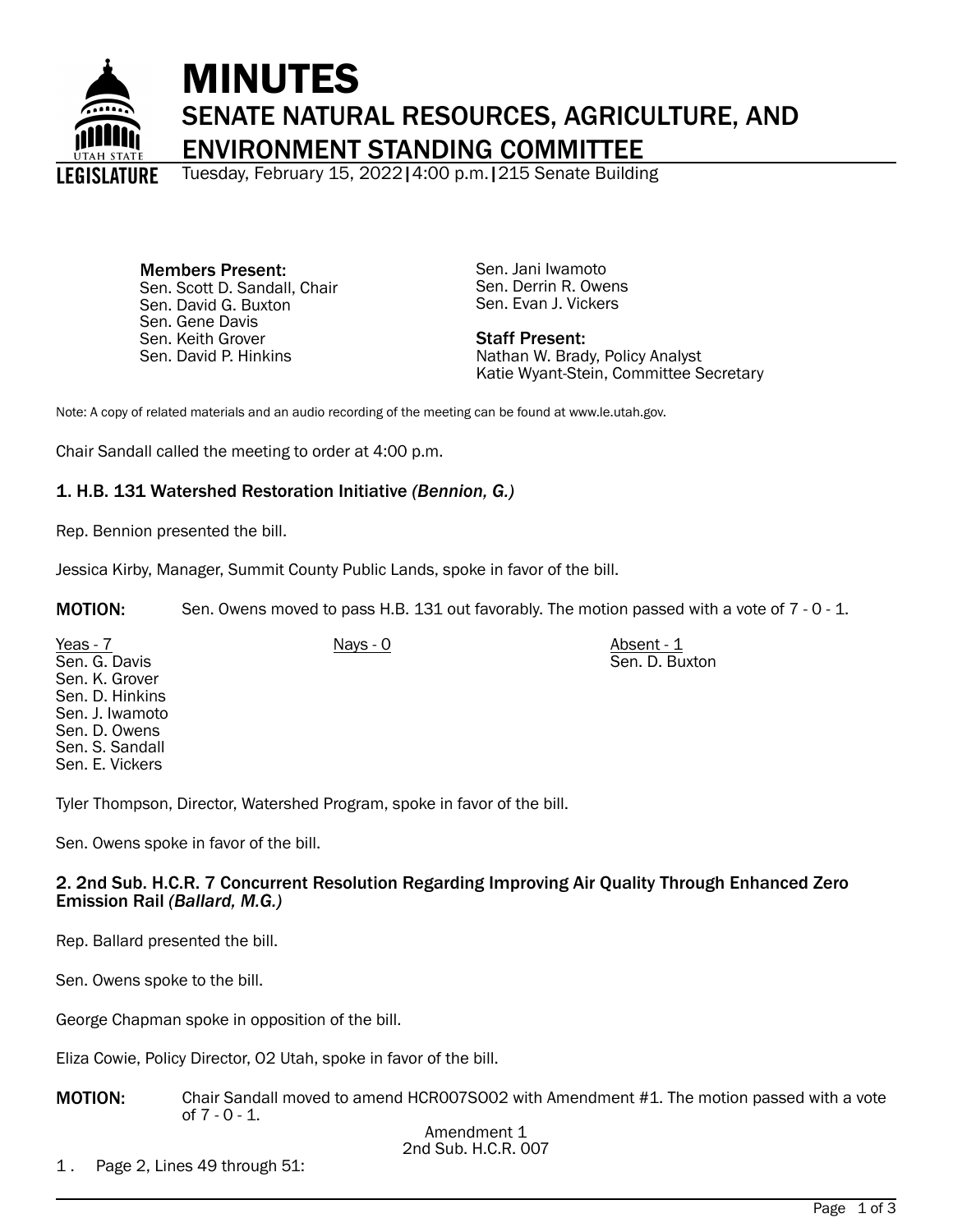### SENATE NATURAL RESOURCES, AGRICULTURE, AND ENVIRONMENT STANDING COMMITTEE **Fig. 10.1 To 2022** February 15, 2022

49 WHEREAS, { while comparable data is not available for the trucking sector or all freight

50 railroad operations in the state, as of 2017 the Division of Air Quality found that locomotives

51 used for short line, industrial plant, and switch engine operations contributed 3.4% of NOx and

| Yeas - 7<br>Sen. D. Buxton<br>Sen. K. Grover<br>Sen. D. Hinkins<br>Sen. J. Iwamoto<br>Sen. D. Owens<br>Sen. S. Sandall<br>Sen. E. Vickers | $Nays - 0$ | Absent - 1<br>Sen. G. Davis                                                             |  |
|-------------------------------------------------------------------------------------------------------------------------------------------|------------|-----------------------------------------------------------------------------------------|--|
| <b>MOTION:</b>                                                                                                                            |            | Sen. Iwamoto moved to pass 2nd Substitute H.C.R. 7 as amended out favorably. The motion |  |

passed with a vote of 7 - 0 - 1.

Yeas - 7 Nays - 0 Nays - 0 Nays - 0 Absent - 1 Sen. D. Buxton Sen. K. Grover Sen. D. Hinkins Sen. J. Iwamoto Sen. D. Owens Sen. S. Sandall Sen. E. Vickers

## 3. 1st Sub. H.C.R. 1 Concurrent Resolution to Work Together to Address the Climate, Public Lands, and Carbon Sequestration *(Stratton, K.)*

Sen. G. Davis

Sen. Hinkins presented the bill.

[HCR.1 Handout](https://le.utah.gov/interim/2022/pdf/00001813.pdf)

Sheldon Kinsel, President, Win Win Co2 Alliance, spoke in favor of the bill.

Redge Johnson, Executive Director, Public Lands Office, spoke in favor of the bill.

Steven Rich, Vice President, Win Win Co2 Alliance, spoke in favor of the bill.

MOTION: Sen. Hinkins moved to pass 1st Substitute H.C.R. 1 out favorably. The motion passed with a vote of  $7 - 0 - 1$ .

| Yeas - 7        | Nays - 0 | Absent - 1    |
|-----------------|----------|---------------|
| Sen. D. Buxton  |          | Sen. G. Davis |
| Sen. K. Grover  |          |               |
| Sen. D. Hinkins |          |               |
| Sen. J. Iwamoto |          |               |
| Sen. D. Owens   |          |               |
| Sen. S. Sandall |          |               |
| Sen. E. Vickers |          |               |

Rep. Stratton spoke in favor of the bill.

Sen. Hinkins spoke in favor of the bill.

**MOTION:** Sen. Iwamoto moved to approve the minutes from February 14th, 2022. The motion passed with a vote of 7 - 0 - 1.